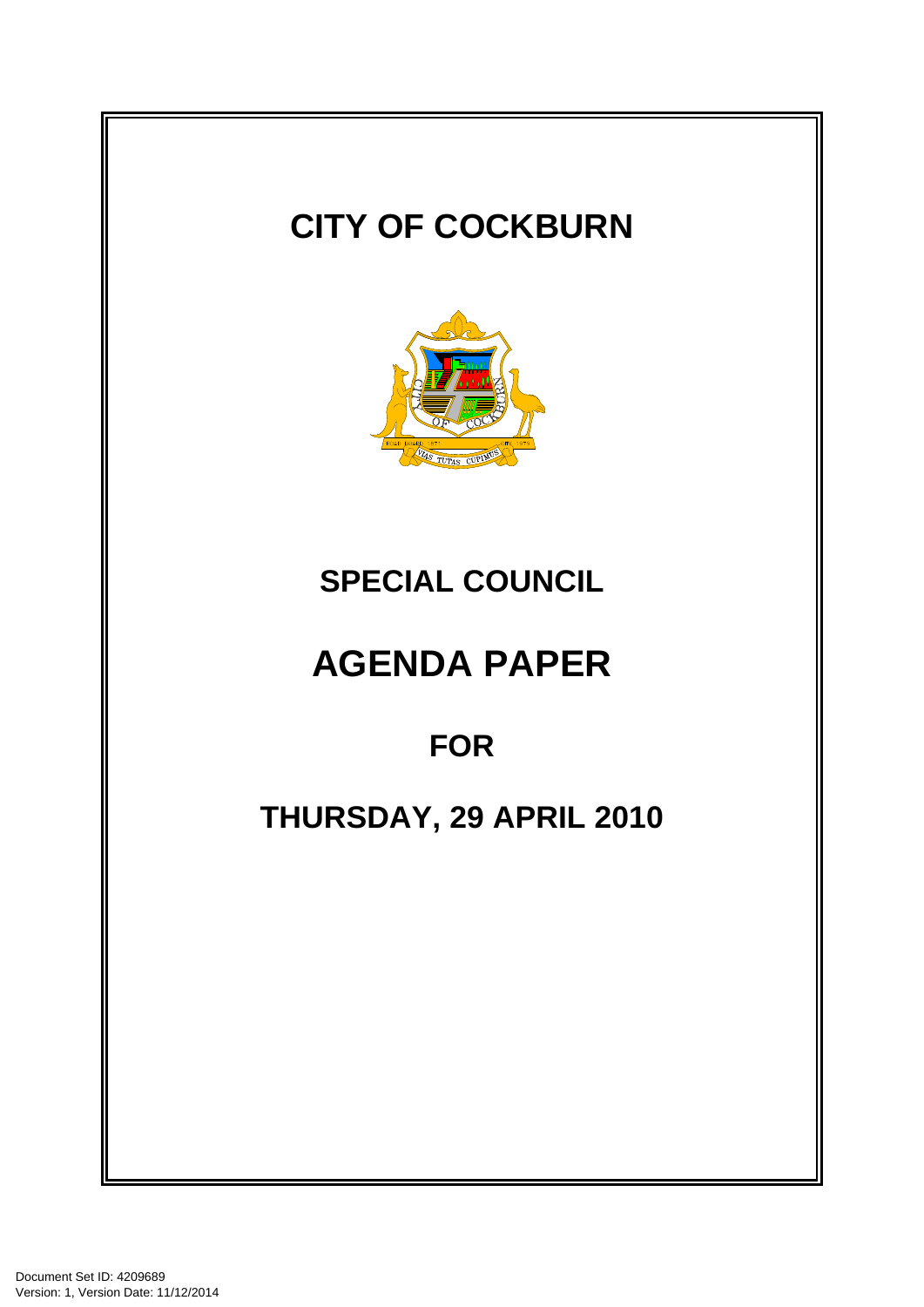# **CITY OF COCKBURN**

# **SUMMARY OF AGENDA TO BE PRESENTED TO THE SPECIAL COUNCIL MEETING TO BE HELD ON THURSDAY, 29 APRIL 2010 AT 7:00 PM**

# **Page**

÷

| $\mathbf 1$ .  |                                                                                                                     |                                                                                                            |  |
|----------------|---------------------------------------------------------------------------------------------------------------------|------------------------------------------------------------------------------------------------------------|--|
| 2.             | APPOINTMENT OF PRESIDING MEMBER (IF REQUIRED)1                                                                      |                                                                                                            |  |
| 3.             | DISCLAIMER (TO BE READ ALOUD BY PRESIDING MEMBER)1                                                                  |                                                                                                            |  |
| $\overline{4}$ | ACKNOWLEDGEMENT OF RECEIPT OF WRITTEN DECLARATIONS OF<br>FINANCIAL INTERESTS AND CONFLICT OF INTEREST (BY PRESIDING |                                                                                                            |  |
| 5.             |                                                                                                                     |                                                                                                            |  |
| 6.             |                                                                                                                     |                                                                                                            |  |
| 7 <sup>1</sup> | DECLARATION BY COUNCILLORS WHO HAVE NOT GIVEN DUE<br>CONSIDERATION TO MATTERS CONTAINED IN THE BUSINESS1            |                                                                                                            |  |
| 8              |                                                                                                                     |                                                                                                            |  |
| 9.             |                                                                                                                     |                                                                                                            |  |
|                | 9.1                                                                                                                 | (SCM 29/04/2010) - APPROVAL TO ATTEND 6 MAY 2010 SPECIAL<br>COUNCIL MEETING BY INSTANTANEOUS COMMUNICATION |  |
| 10.            | RESOLUTION OF COMPLIANCE (SECTION 3.18(3), LOCAL                                                                    |                                                                                                            |  |
|                | 10.1. (SCM 29/04/2010) - 10 RESOLUTION OF COMPLIANCE (SECTION                                                       |                                                                                                            |  |
| 11.            |                                                                                                                     |                                                                                                            |  |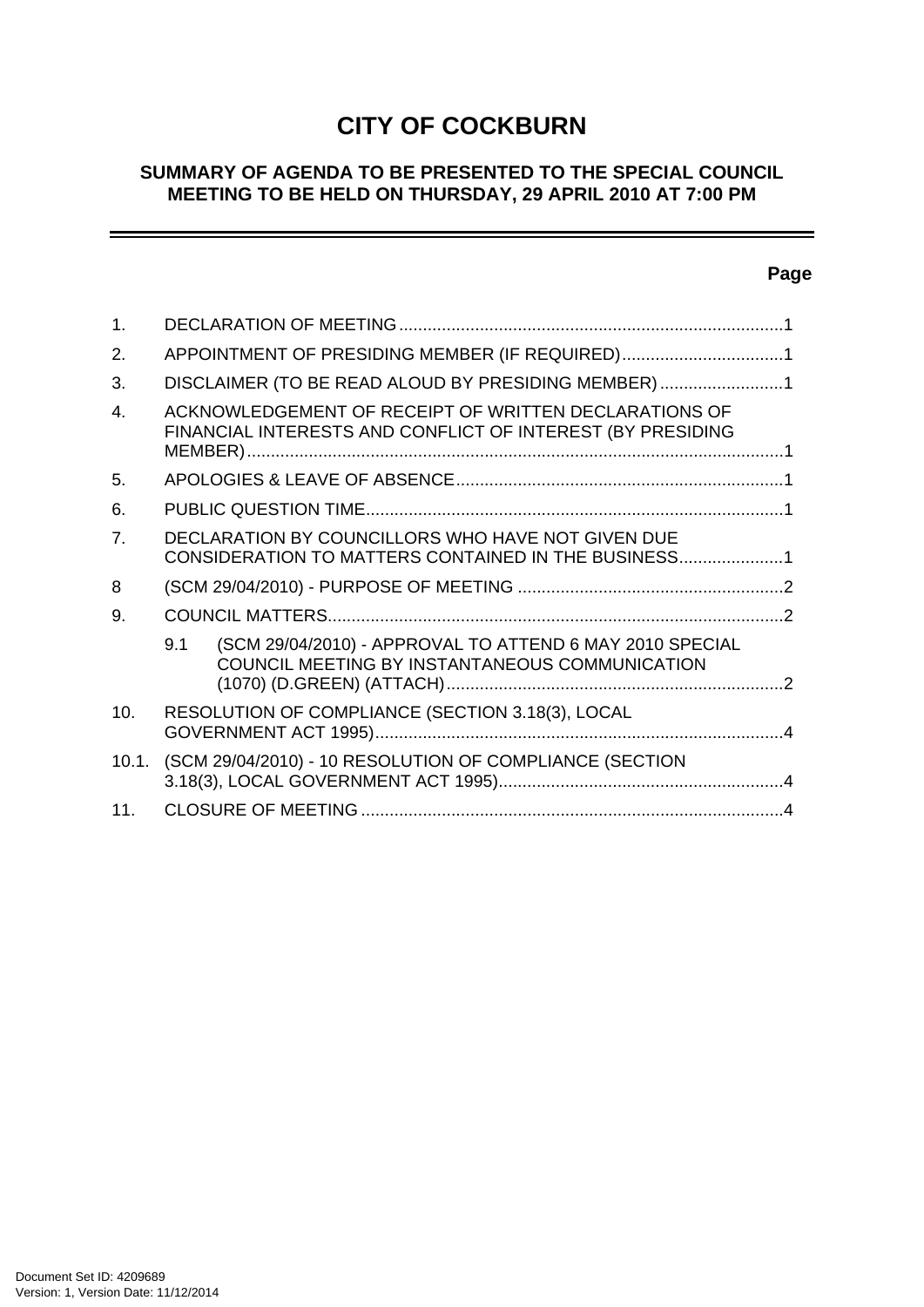# **CITY OF COCKBURN**

# <span id="page-2-0"></span>**AGENDA TO BE PRESENTED TO THE SPECIAL COUNCIL MEETING TO BE HELD ON THURSDAY, 29 APRIL 2010 AT 7:00 PM**

## **1. DECLARATION OF MEETING**

## **2. APPOINTMENT OF PRESIDING MEMBER (If required)**

## **3. DISCLAIMER (To be read aloud by Presiding Member)**

Members of the public, who attend Council Meetings, should not act immediately on anything they hear at the Meetings, without first seeking clarification of Council's position. Persons are advised to wait for written advice from the Council prior to taking action on any matter that they may have before Council.

- **4. ACKNOWLEDGEMENT OF RECEIPT OF WRITTEN DECLARATIONS OF FINANCIAL INTERESTS AND CONFLICT OF INTEREST (by Presiding Member)**
- **5. APOLOGIES & LEAVE OF ABSENCE**
- **6. PUBLIC QUESTION TIME**

## **7. DECLARATION BY COUNCILLORS WHO HAVE NOT GIVEN DUE CONSIDERATION TO MATTERS CONTAINED IN THE BUSINESS**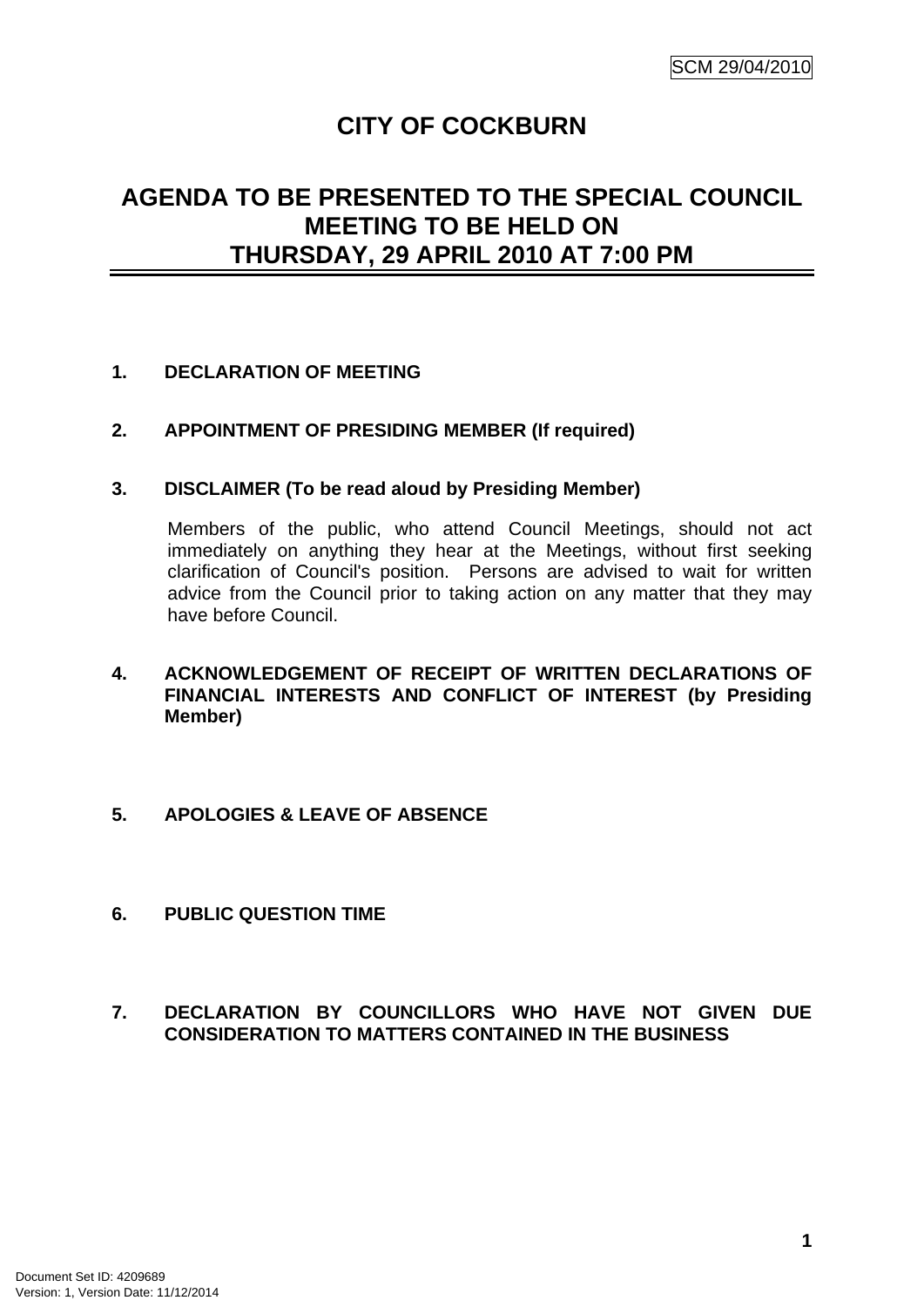## <span id="page-3-0"></span>**8 (SCM 29/04/2010) - PURPOSE OF MEETING**

The purpose of the meeting is to approve the arrangement for Deputy Mayor Allen to participate in the Special Council Meeting of 6 May 2010 via telephone link from New South Wales, between the hours of 6.00pm (Western Australian Standard Time) until the completion of the meeting.

## **9. COUNCIL MATTERS**

## **9.1 (SCM 29/04/2010) - APPROVAL TO ATTEND 6 MAY 2010 SPECIAL COUNCIL MEETING BY INSTANTANEOUS COMMUNICATION (1070) (D.GREEN) (ATTACH)**

### **RECOMMENDATION**

That Council approves of the arrangements for Deputy Mayor Allen to participate in the Special Council Meeting of 6 May 2010, via telephone link from Sydney, New South Wales, between the hours of 6.00pm (Western Australian Standard Time) until the completion of the meeting.

# **TO BE CARRIED BY ABSOLUTE MAJORITY OF COUNCIL**

# **COUNCIL DECISION**

## **Background**

The Local Government (Administration) Regulations enables Elected Members to participate in Council meetings under certain conditions via "instantaneous communication" channels, if they are unable to attend the meeting in person. Deputy Mayor Allen advised that he will be in Sydney, New South Wales on the date of the 6 May 2010 Special Council Meeting and would like to participate in the Council Meeting via telephone link.

## **Submission**

For Council to approve of the arrangements for Deputy Mayor Allen to participate in the Special Council Meeting to be held on 6 May 2010 by telephone link-up from Sydney, New South Wales.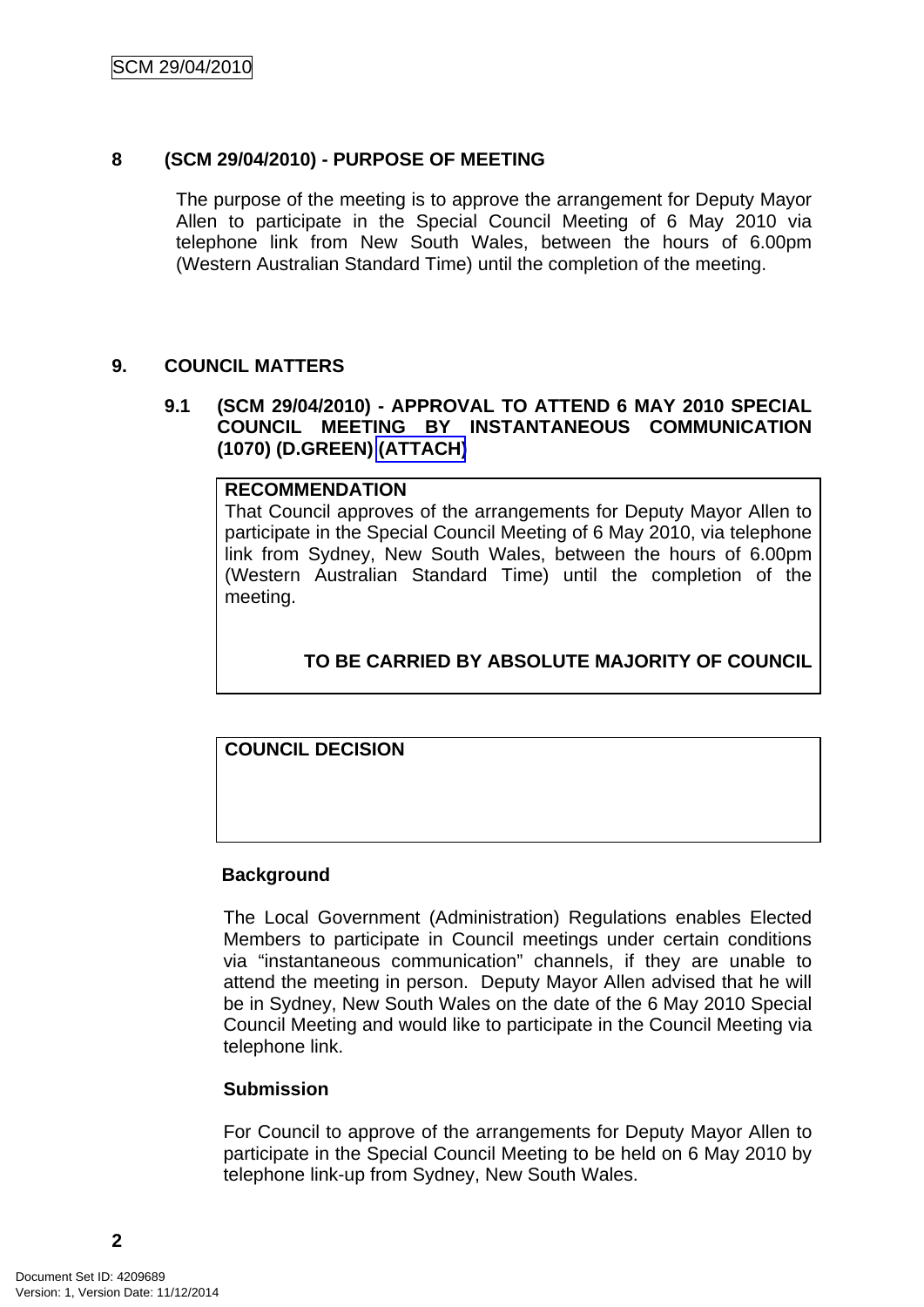## **Report**

A briefing paper has been prepared outlining the likely issues which will require consideration by Council in advance of approving the arrangements and place being proposed to include Deputy Mayor Allen as a participant at the 6 May 2010 Special Council Meeting (see attachment). Deputy Mayor Allen has advised that he will be staying in a private room at the Vibe Hotel, 88 Alfred St, North Sydney NSW on the evening of the 6 May 2010 Council Meeting and will be otherwise unaccompanied. It is intended to use the room as the place from which to participate in the meeting proceedings, either by way of a hotel provided telephone or personal mobile telephone, should the room telephone not have a hands free and speaker function.

As there will be no other persons present for the duration of the connecting call and all information will be provided to Deputy Mayor Allen via email to a Council computer address or, if necessary, to the hotel by facsimile, it is considered the hotel room is a suitable place for the purposes of the legislation. An appropriate telephone communication system is in place to accommodate Council's requirements.

In all other respects, the meeting processes are expected to comply with legislative requirements and it is therefore recommended that Council approves of the arrangements and place proposed to conduct the meeting.

## **Strategic Plan/Policy Implications**

## **Governance Excellence**

• To conduct Council business in open public forums and to manage Council affairs by employing publicly accountable practices.

## **Budget/Financial Implications**

Funds are available in the Governance – Elected Members Expenditure Account 110-6246 – Councillor Communication Expenses for the cost of the telephone call.

## **Legal Implications**

Regulation 14A of the Local Government (Administration) Amendment Regulations 2005 refers.

## **Community Consultation**

N/A